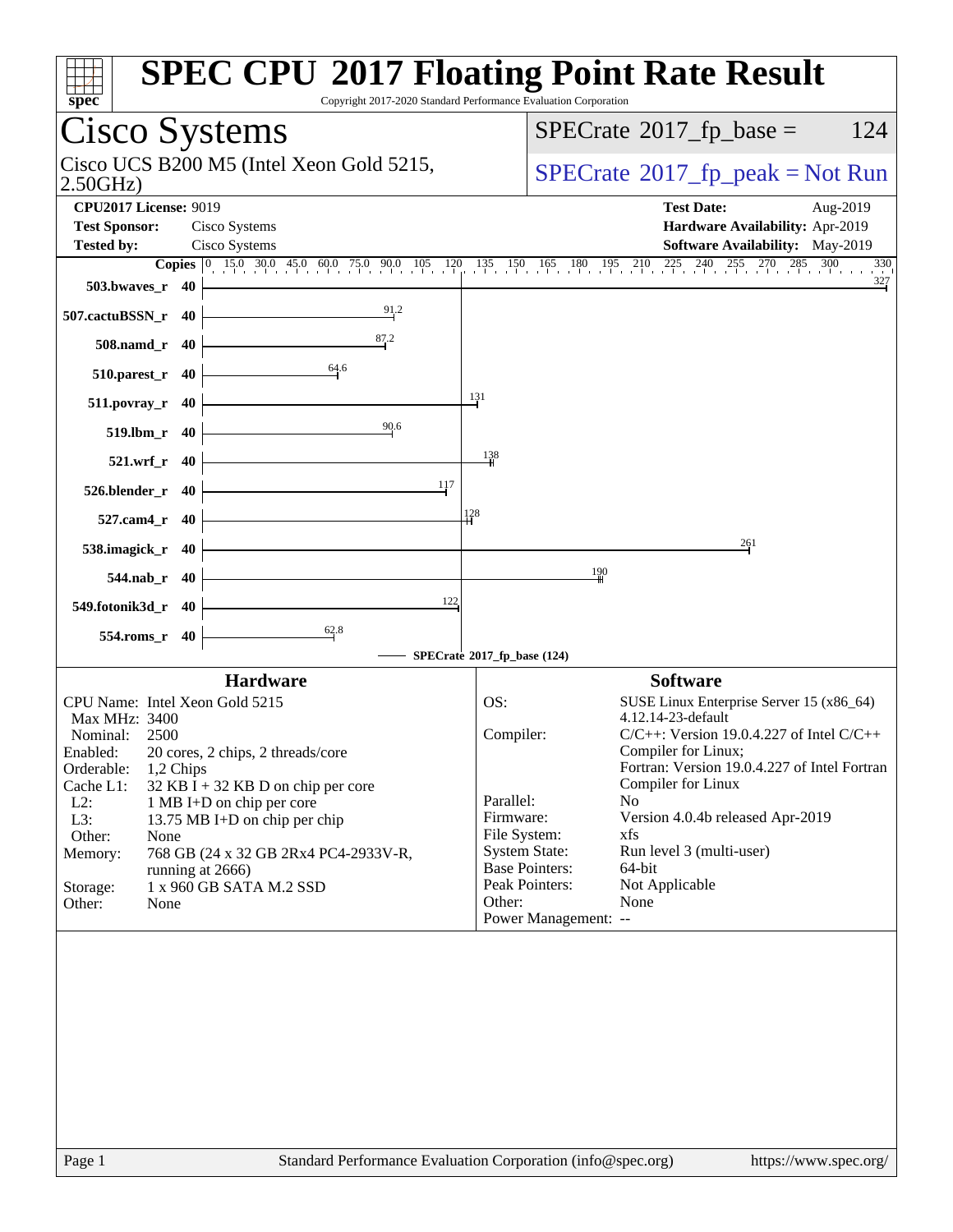

Copyright 2017-2020 Standard Performance Evaluation Corporation

## Cisco Systems

2.50GHz) Cisco UCS B200 M5 (Intel Xeon Gold 5215,  $\vert$  [SPECrate](http://www.spec.org/auto/cpu2017/Docs/result-fields.html#SPECrate2017fppeak)®[2017\\_fp\\_peak = N](http://www.spec.org/auto/cpu2017/Docs/result-fields.html#SPECrate2017fppeak)ot Run

 $SPECTate$ <sup>®</sup>[2017\\_fp\\_base =](http://www.spec.org/auto/cpu2017/Docs/result-fields.html#SPECrate2017fpbase) 124

**[CPU2017 License:](http://www.spec.org/auto/cpu2017/Docs/result-fields.html#CPU2017License)** 9019 **[Test Date:](http://www.spec.org/auto/cpu2017/Docs/result-fields.html#TestDate)** Aug-2019 **[Test Sponsor:](http://www.spec.org/auto/cpu2017/Docs/result-fields.html#TestSponsor)** Cisco Systems **[Hardware Availability:](http://www.spec.org/auto/cpu2017/Docs/result-fields.html#HardwareAvailability)** Apr-2019 **[Tested by:](http://www.spec.org/auto/cpu2017/Docs/result-fields.html#Testedby)** Cisco Systems **[Software Availability:](http://www.spec.org/auto/cpu2017/Docs/result-fields.html#SoftwareAvailability)** May-2019

## **[Results Table](http://www.spec.org/auto/cpu2017/Docs/result-fields.html#ResultsTable)**

|                                  | <b>Base</b>   |                |                |                |            |                |            | <b>Peak</b>   |                |              |                |              |                |              |
|----------------------------------|---------------|----------------|----------------|----------------|------------|----------------|------------|---------------|----------------|--------------|----------------|--------------|----------------|--------------|
| <b>Benchmark</b>                 | <b>Copies</b> | <b>Seconds</b> | Ratio          | <b>Seconds</b> | Ratio      | <b>Seconds</b> | Ratio      | <b>Copies</b> | <b>Seconds</b> | <b>Ratio</b> | <b>Seconds</b> | <b>Ratio</b> | <b>Seconds</b> | <b>Ratio</b> |
| 503.bwaves_r                     | 40            | 1228           | 327            | 1226           | 327        | 1227           | 327        |               |                |              |                |              |                |              |
| 507.cactuBSSN r                  | 40            | 555            | 91.2           | 554            | 91.3       | 555            | 91.2       |               |                |              |                |              |                |              |
| $508$ .namd $r$                  | 40            | 434            | 87.5           | 436            | 87.2       | 437            | 87.0       |               |                |              |                |              |                |              |
| $510.parest_r$                   | 40            | 1615           | 64.8           | 1620           | 64.6       | 1625           | 64.4       |               |                |              |                |              |                |              |
| 511.povray_r                     | 40            | 712            | 131            | 711            | <b>131</b> | 710            | 132        |               |                |              |                |              |                |              |
| 519.lbm r                        | 40            | 465            | 90.6           | 466            | 90.6       | 466            | 90.6       |               |                |              |                |              |                |              |
| $521$ .wrf r                     | 40            | 646            | 139            | 653            | 137        | 650            | 138        |               |                |              |                |              |                |              |
| 526.blender r                    | 40            | 523            | <b>117</b>     | 522            | 117        | 524            | 116        |               |                |              |                |              |                |              |
| $527$ .cam $4r$                  | 40            | 544            | 129            | 545            | 128        | 554            | 126        |               |                |              |                |              |                |              |
| 538.imagick_r                    | 40            | 381            | 261            | 380            | 262        | 381            | 261        |               |                |              |                |              |                |              |
| $544$ .nab_r                     | 40            | 356            | 189            | 353            | 191        | 355            | <b>190</b> |               |                |              |                |              |                |              |
| 549.fotonik3d r                  | 40            | 1275           | 122            | 1276           | 122        | 1274           | 122        |               |                |              |                |              |                |              |
| $554$ .roms_r                    | 40            | 1012           | 62.8           | 1012           | 62.8       | 1012           | 62.8       |               |                |              |                |              |                |              |
| $SPECrate^{\circ}2017$ fp base = |               |                | 124            |                |            |                |            |               |                |              |                |              |                |              |
| $SPECrate^{\circ}2017$ fp peak = |               |                | <b>Not Run</b> |                |            |                |            |               |                |              |                |              |                |              |

Results appear in the [order in which they were run.](http://www.spec.org/auto/cpu2017/Docs/result-fields.html#RunOrder) Bold underlined text [indicates a median measurement.](http://www.spec.org/auto/cpu2017/Docs/result-fields.html#Median)

### **[Submit Notes](http://www.spec.org/auto/cpu2017/Docs/result-fields.html#SubmitNotes)**

 The numactl mechanism was used to bind copies to processors. The config file option 'submit' was used to generate numactl commands to bind each copy to a specific processor. For details, please see the config file.

## **[Operating System Notes](http://www.spec.org/auto/cpu2017/Docs/result-fields.html#OperatingSystemNotes)**

Stack size set to unlimited using "ulimit -s unlimited"

## **[General Notes](http://www.spec.org/auto/cpu2017/Docs/result-fields.html#GeneralNotes)**

Environment variables set by runcpu before the start of the run: LD LIBRARY PATH = "/home/cpu2017/lib/intel64"

 Binaries compiled on a system with 1x Intel Core i9-7900X CPU + 32GB RAM memory using Redhat Enterprise Linux 7.5 Transparent Huge Pages enabled by default Prior to runcpu invocation Filesystem page cache synced and cleared with: sync; echo 3> /proc/sys/vm/drop\_caches runcpu command invoked through numactl i.e.: numactl --interleave=all runcpu <etc> NA: The test sponsor attests, as of date of publication, that CVE-2017-5754 (Meltdown) is mitigated in the system as tested and documented.

**(Continued on next page)**

| Page 2 | Standard Performance Evaluation Corporation (info@spec.org) | https://www.spec.org/ |
|--------|-------------------------------------------------------------|-----------------------|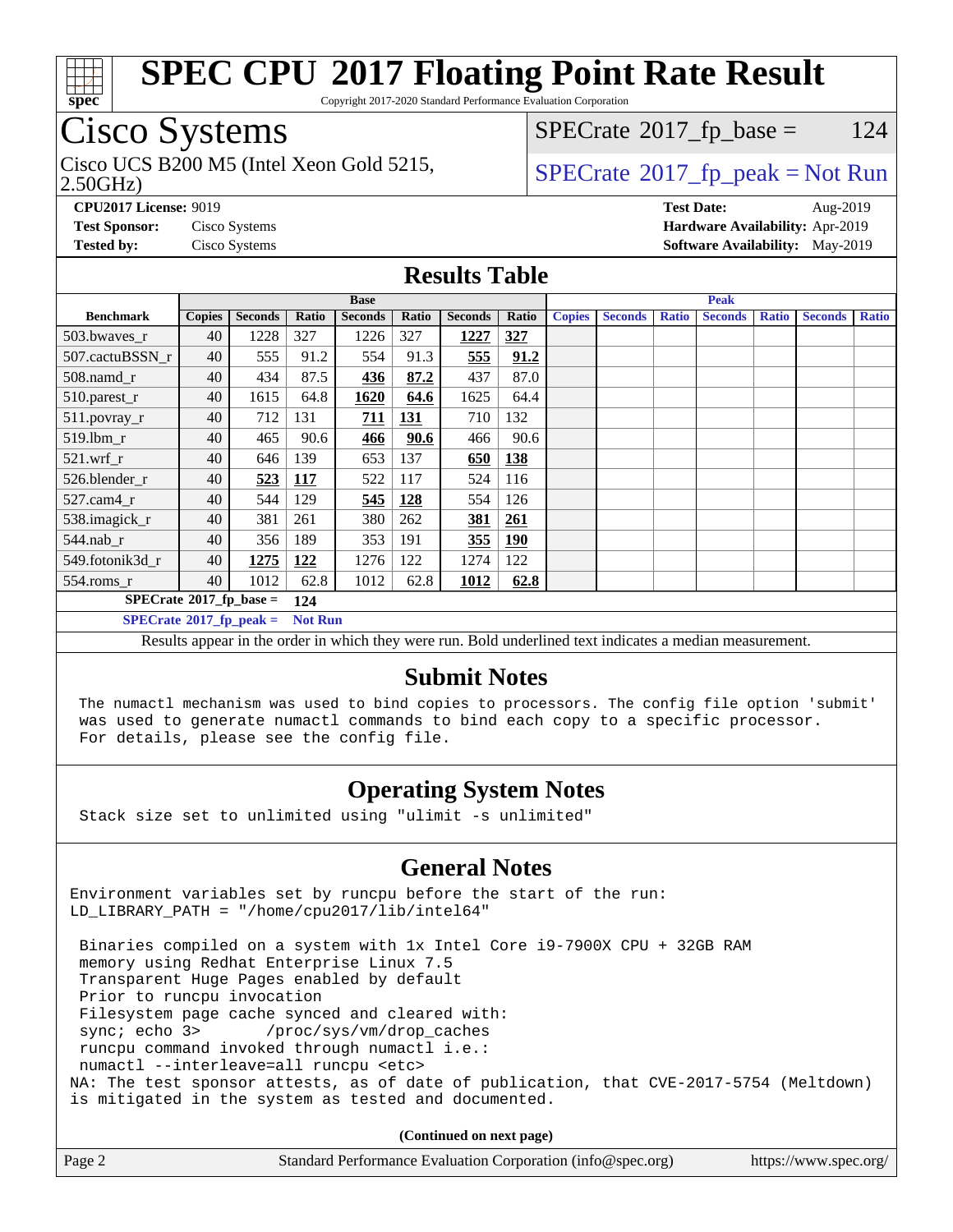

Copyright 2017-2020 Standard Performance Evaluation Corporation

# Cisco Systems

2.50GHz) Cisco UCS B200 M5 (Intel Xeon Gold 5215,  $\vert$  [SPECrate](http://www.spec.org/auto/cpu2017/Docs/result-fields.html#SPECrate2017fppeak) 2017 fp peak = Not Run

 $SPECTate$ <sup>®</sup>[2017\\_fp\\_base =](http://www.spec.org/auto/cpu2017/Docs/result-fields.html#SPECrate2017fpbase) 124

**[Test Sponsor:](http://www.spec.org/auto/cpu2017/Docs/result-fields.html#TestSponsor)** Cisco Systems **[Hardware Availability:](http://www.spec.org/auto/cpu2017/Docs/result-fields.html#HardwareAvailability)** Apr-2019

**[CPU2017 License:](http://www.spec.org/auto/cpu2017/Docs/result-fields.html#CPU2017License)** 9019 **[Test Date:](http://www.spec.org/auto/cpu2017/Docs/result-fields.html#TestDate)** Aug-2019 **[Tested by:](http://www.spec.org/auto/cpu2017/Docs/result-fields.html#Testedby)** Cisco Systems **[Software Availability:](http://www.spec.org/auto/cpu2017/Docs/result-fields.html#SoftwareAvailability)** May-2019

## **[General Notes \(Continued\)](http://www.spec.org/auto/cpu2017/Docs/result-fields.html#GeneralNotes)**

Yes: The test sponsor attests, as of date of publication, that CVE-2017-5753 (Spectre variant 1) is mitigated in the system as tested and documented. Yes: The test sponsor attests, as of date of publication, that CVE-2017-5715 (Spectre variant 2) is mitigated in the system as tested and documented.

### **[Platform Notes](http://www.spec.org/auto/cpu2017/Docs/result-fields.html#PlatformNotes)**

Page 3 Standard Performance Evaluation Corporation [\(info@spec.org\)](mailto:info@spec.org) <https://www.spec.org/> Intel HyperThreading Technology set to Enabled CPU performance set to Enterprise Power Performance Tuning set to OS Controls SNC set to Enabled IMC Interleaving set to 1-way Interleave Patrol Scrub set to Disabled Sysinfo program /home/cpu2017/bin/sysinfo Rev: r5797 of 2017-06-14 96c45e4568ad54c135fd618bcc091c0f running on linux-3xnd Mon Aug 26 08:12:10 2019 SUT (System Under Test) info as seen by some common utilities. For more information on this section, see <https://www.spec.org/cpu2017/Docs/config.html#sysinfo> From /proc/cpuinfo model name : Intel(R) Xeon(R) Gold 5215 CPU @ 2.50GHz 2 "physical id"s (chips) 40 "processors" cores, siblings (Caution: counting these is hw and system dependent. The following excerpts from /proc/cpuinfo might not be reliable. Use with caution.) cpu cores : 10 siblings : 20 physical 0: cores 0 1 2 3 4 8 9 10 11 12 physical 1: cores 0 1 2 3 4 8 9 10 11 12 From lscpu: Architecture: x86\_64 CPU op-mode(s): 32-bit, 64-bit Byte Order: Little Endian  $CPU(s):$  40 On-line CPU(s) list: 0-39 Thread(s) per core: 2 Core(s) per socket: 10 Socket(s): 2 NUMA node(s): 2 Vendor ID: GenuineIntel CPU family: 6 Model: 85 Model name: Intel(R) Xeon(R) Gold 5215 CPU @ 2.50GHz **(Continued on next page)**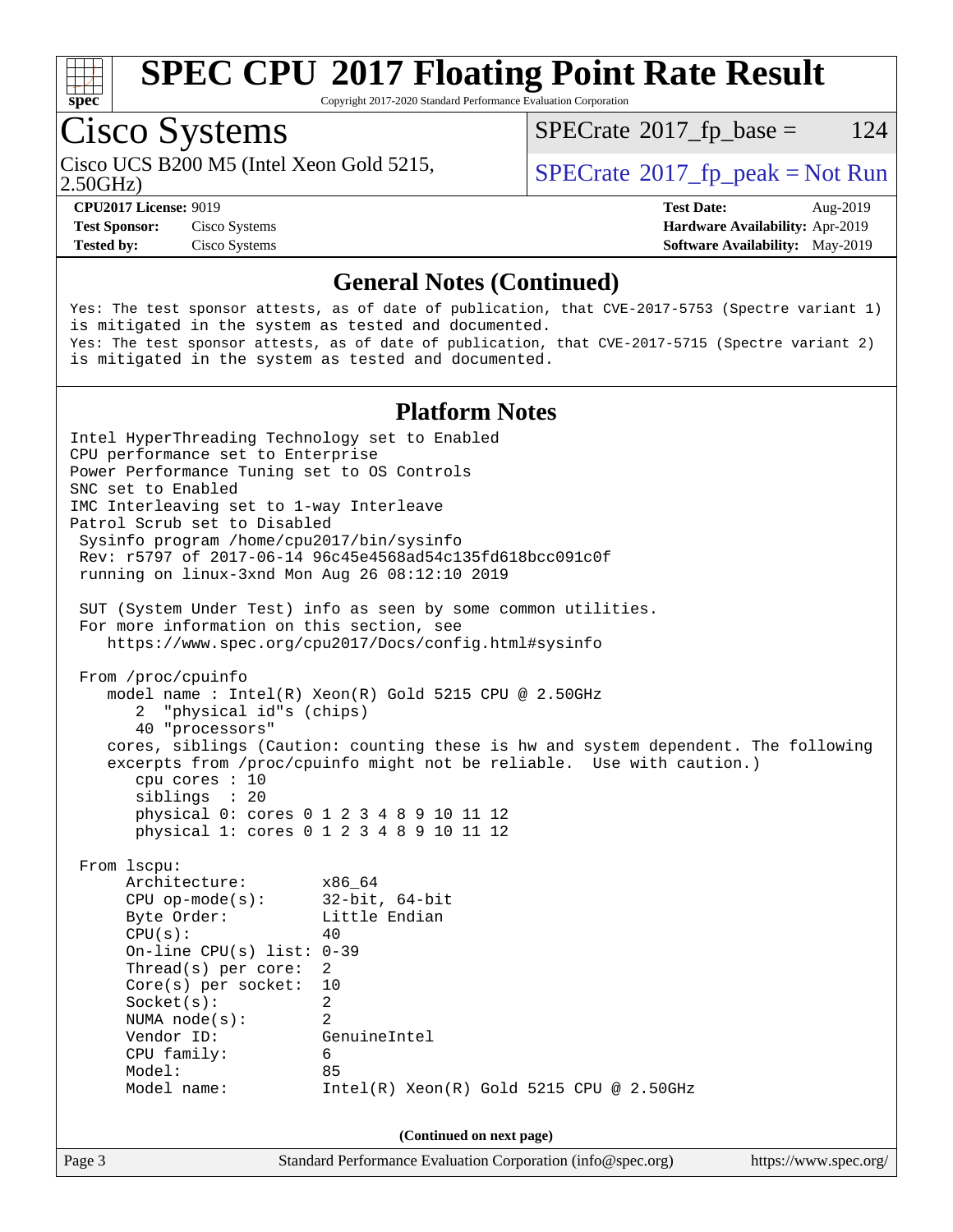

Copyright 2017-2020 Standard Performance Evaluation Corporation

Cisco Systems 2.50GHz) Cisco UCS B200 M5 (Intel Xeon Gold 5215,  $\vert$  [SPECrate](http://www.spec.org/auto/cpu2017/Docs/result-fields.html#SPECrate2017fppeak)®[2017\\_fp\\_peak = N](http://www.spec.org/auto/cpu2017/Docs/result-fields.html#SPECrate2017fppeak)ot Run

 $SPECTate$ <sup>®</sup>[2017\\_fp\\_base =](http://www.spec.org/auto/cpu2017/Docs/result-fields.html#SPECrate2017fpbase) 124

**[CPU2017 License:](http://www.spec.org/auto/cpu2017/Docs/result-fields.html#CPU2017License)** 9019 **[Test Date:](http://www.spec.org/auto/cpu2017/Docs/result-fields.html#TestDate)** Aug-2019 **[Test Sponsor:](http://www.spec.org/auto/cpu2017/Docs/result-fields.html#TestSponsor)** Cisco Systems **[Hardware Availability:](http://www.spec.org/auto/cpu2017/Docs/result-fields.html#HardwareAvailability)** Apr-2019 **[Tested by:](http://www.spec.org/auto/cpu2017/Docs/result-fields.html#Testedby)** Cisco Systems **[Software Availability:](http://www.spec.org/auto/cpu2017/Docs/result-fields.html#SoftwareAvailability)** May-2019

### **[Platform Notes \(Continued\)](http://www.spec.org/auto/cpu2017/Docs/result-fields.html#PlatformNotes)**

| Stepping:          | 6                  |
|--------------------|--------------------|
| CPU MHz:           | 2500.000           |
| $CPIJ$ max $MHz$ : | 3400.0000          |
| CPU min MHz:       | 1000.0000          |
| BogoMIPS:          | 5000.00            |
| Virtualization:    | $VT - x$           |
| $L1d$ cache:       | 32K                |
| $L1i$ cache:       | 32K                |
| $L2$ cache:        | 1024K              |
| $L3$ cache:        | 14080K             |
| NUMA node0 CPU(s): | $0 - 9, 20 - 29$   |
| NUMA node1 CPU(s): | $10 - 19, 30 - 39$ |
| Flaqs:             | fpu vme de pse ts  |
|                    |                    |

 $\sec$  msr pae mce  $\cosh$  apic sep mtrr pge mca cmov pat pse36 clflush dts acpi mmx fxsr sse sse2 ss ht tm pbe syscall nx pdpe1gb rdtscp lm constant\_tsc art arch\_perfmon pebs bts rep\_good nopl xtopology nonstop\_tsc cpuid aperfmperf tsc\_known\_freq pni pclmulqdq dtes64 monitor ds\_cpl vmx smx est tm2 ssse3 sdbg fma cx16 xtpr pdcm pcid dca sse4\_1 sse4\_2 x2apic movbe popcnt tsc\_deadline\_timer aes xsave avx f16c rdrand lahf\_lm abm 3dnowprefetch cpuid\_fault epb cat\_l3 cdp\_l3 invpcid\_single intel\_ppin mba tpr\_shadow vnmi flexpriority ept vpid fsgsbase tsc\_adjust bmi1 hle avx2 smep bmi2 erms invpcid rtm cqm mpx rdt\_a avx512f avx512dq rdseed adx smap clflushopt clwb intel\_pt avx512cd avx512bw avx512vl xsaveopt xsavec xgetbv1 xsaves cqm\_llc cqm\_occup\_llc cqm\_mbm\_total cqm\_mbm\_local ibpb ibrs stibp dtherm ida arat pln pts hwp hwp\_act\_window hwp\_epp hwp\_pkg\_req pku ospke avx512\_vnni arch\_capabilities ssbd

```
 /proc/cpuinfo cache data
   cache size : 14080 KB
```
 From numactl --hardware WARNING: a numactl 'node' might or might not correspond to a physical chip. available: 2 nodes (0-1) node 0 cpus: 0 1 2 3 4 5 6 7 8 9 20 21 22 23 24 25 26 27 28 29 node 0 size: 385616 MB node 0 free: 384880 MB node 1 cpus: 10 11 12 13 14 15 16 17 18 19 30 31 32 33 34 35 36 37 38 39 node 1 size: 387015 MB node 1 free: 386562 MB node distances: node 0 1 0: 10 21 1: 21 10 From /proc/meminfo MemTotal: 791175696 kB HugePages\_Total: 0 Hugepagesize: 2048 kB

**(Continued on next page)**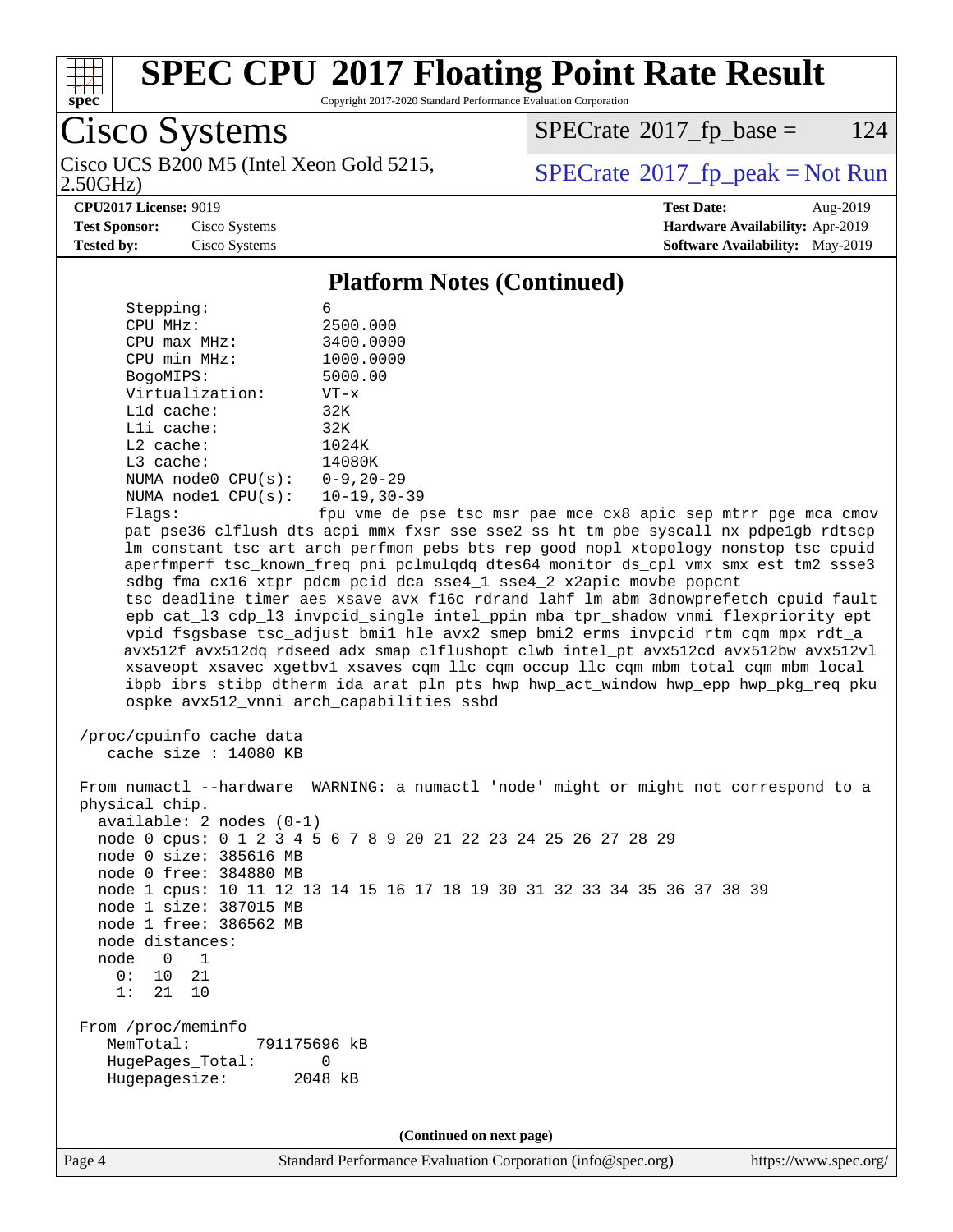

Copyright 2017-2020 Standard Performance Evaluation Corporation

# Cisco Systems

2.50GHz) Cisco UCS B200 M5 (Intel Xeon Gold 5215,  $\vert$  [SPECrate](http://www.spec.org/auto/cpu2017/Docs/result-fields.html#SPECrate2017fppeak)®[2017\\_fp\\_peak = N](http://www.spec.org/auto/cpu2017/Docs/result-fields.html#SPECrate2017fppeak)ot Run

 $SPECTate$ <sup>®</sup>[2017\\_fp\\_base =](http://www.spec.org/auto/cpu2017/Docs/result-fields.html#SPECrate2017fpbase) 124

**[Test Sponsor:](http://www.spec.org/auto/cpu2017/Docs/result-fields.html#TestSponsor)** Cisco Systems **[Hardware Availability:](http://www.spec.org/auto/cpu2017/Docs/result-fields.html#HardwareAvailability)** Apr-2019

**[CPU2017 License:](http://www.spec.org/auto/cpu2017/Docs/result-fields.html#CPU2017License)** 9019 **[Test Date:](http://www.spec.org/auto/cpu2017/Docs/result-fields.html#TestDate)** Aug-2019 **[Tested by:](http://www.spec.org/auto/cpu2017/Docs/result-fields.html#Testedby)** Cisco Systems **[Software Availability:](http://www.spec.org/auto/cpu2017/Docs/result-fields.html#SoftwareAvailability)** May-2019

### **[Platform Notes \(Continued\)](http://www.spec.org/auto/cpu2017/Docs/result-fields.html#PlatformNotes)**

 From /etc/\*release\* /etc/\*version\* os-release: NAME="SLES" VERSION="15" VERSION\_ID="15" PRETTY NAME="SUSE Linux Enterprise Server 15" ID="sles" ID\_LIKE="suse" ANSI\_COLOR="0;32" CPE\_NAME="cpe:/o:suse:sles:15" uname -a: Linux linux-3xnd 4.12.14-23-default #1 SMP Tue May 29 21:04:44 UTC 2018 (cd0437b) x86\_64 x86\_64 x86\_64 GNU/Linux run-level 3 Aug 26 06:27 SPEC is set to: /home/cpu2017 Filesystem Type Size Used Avail Use% Mounted on /dev/sdb4 xfs 100G 13G 88G 13% /home Additional information from dmidecode follows. WARNING: Use caution when you interpret this section. The 'dmidecode' program reads system data which is "intended to allow hardware to be accurately determined", but the intent may not be met, as there are frequent changes to hardware, firmware, and the "DMTF SMBIOS" standard. BIOS Cisco Systems, Inc. B200M5.4.0.4b.0.0407191258 04/07/2019 Memory: 24x 0xCE00 M393A4K40CB2-CVF 32 GB 2 rank 2933, configured at 2666 (End of data from sysinfo program) **[Compiler Version Notes](http://www.spec.org/auto/cpu2017/Docs/result-fields.html#CompilerVersionNotes)** ============================================================================== C  $| 519.1bm_r(base) 538.imagick_r(base) 544.nab_r(base)$ ------------------------------------------------------------------------------ Intel(R) C Intel(R) 64 Compiler for applications running on Intel(R)  $64$ , Version 19.0.4.227 Build 20190416 Copyright (C) 1985-2019 Intel Corporation. All rights reserved. ------------------------------------------------------------------------------ ==============================================================================

 $C++$  | 508.namd\_r(base) 510.parest\_r(base) ------------------------------------------------------------------------------

Intel(R)  $C++$  Intel(R) 64 Compiler for applications running on Intel(R) 64,

Version 19.0.4.227 Build 20190416

**(Continued on next page)**

| Page 5 | Standard Performance Evaluation Corporation (info@spec.org) | https://www.spec.org/ |
|--------|-------------------------------------------------------------|-----------------------|
|--------|-------------------------------------------------------------|-----------------------|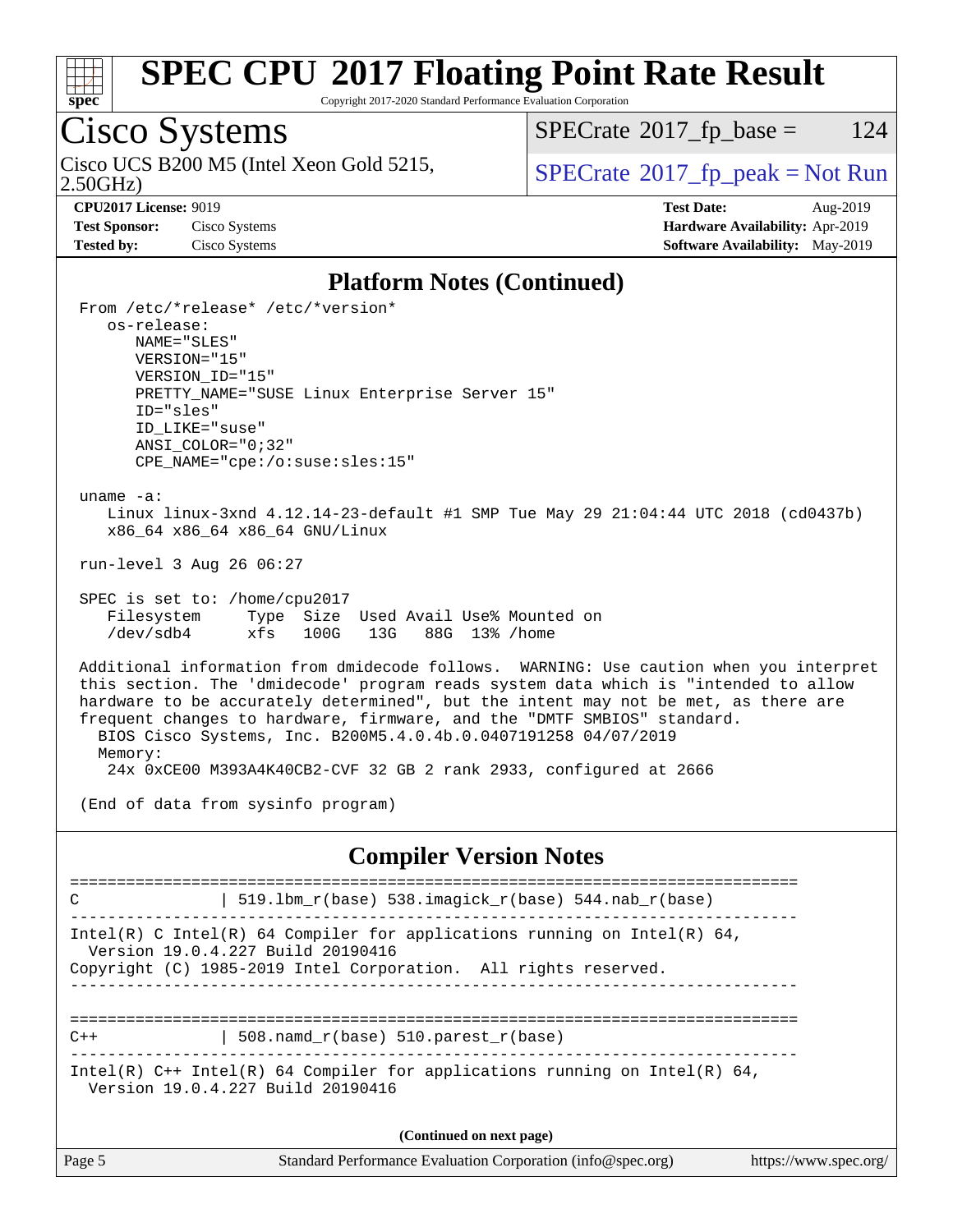

Copyright 2017-2020 Standard Performance Evaluation Corporation

# Cisco Systems

Cisco UCS B200 M5 (Intel Xeon Gold 5215,  $\begin{array}{|l|l|}\n\hline\n\text{SPECrate} \textdegree 2017_f\textdegree 2018 = \text{Not Run} \\
\hline\n\end{array}$  $\begin{array}{|l|l|}\n\hline\n\text{SPECrate} \textdegree 2017_f\textdegree 2018 = \text{Not Run} \\
\hline\n\end{array}$  $\begin{array}{|l|l|}\n\hline\n\text{SPECrate} \textdegree 2017_f\textdegree 2018 = \text{Not Run} \\
\hline\n\end{array}$ 

 $SPECTate$ <sup>®</sup>[2017\\_fp\\_base =](http://www.spec.org/auto/cpu2017/Docs/result-fields.html#SPECrate2017fpbase) 124

2.50GHz)

**[Test Sponsor:](http://www.spec.org/auto/cpu2017/Docs/result-fields.html#TestSponsor)** Cisco Systems **[Hardware Availability:](http://www.spec.org/auto/cpu2017/Docs/result-fields.html#HardwareAvailability)** Apr-2019

**[CPU2017 License:](http://www.spec.org/auto/cpu2017/Docs/result-fields.html#CPU2017License)** 9019 **[Test Date:](http://www.spec.org/auto/cpu2017/Docs/result-fields.html#TestDate)** Aug-2019 **[Tested by:](http://www.spec.org/auto/cpu2017/Docs/result-fields.html#Testedby)** Cisco Systems **[Software Availability:](http://www.spec.org/auto/cpu2017/Docs/result-fields.html#SoftwareAvailability)** May-2019

## **[Compiler Version Notes \(Continued\)](http://www.spec.org/auto/cpu2017/Docs/result-fields.html#CompilerVersionNotes)**

| Copyright (C) 1985-2019 Intel Corporation. All rights reserved.                                                                                                                                                                                                                                                                                                                                                                                                                                                                                                      |
|----------------------------------------------------------------------------------------------------------------------------------------------------------------------------------------------------------------------------------------------------------------------------------------------------------------------------------------------------------------------------------------------------------------------------------------------------------------------------------------------------------------------------------------------------------------------|
|                                                                                                                                                                                                                                                                                                                                                                                                                                                                                                                                                                      |
| $ $ 511.povray_r(base) 526.blender_r(base)<br>$C++$ , $C$                                                                                                                                                                                                                                                                                                                                                                                                                                                                                                            |
| Intel(R) $C++$ Intel(R) 64 Compiler for applications running on Intel(R) 64,<br>Version 19.0.4.227 Build 20190416<br>Copyright (C) 1985-2019 Intel Corporation. All rights reserved.<br>Intel(R) C Intel(R) 64 Compiler for applications running on Intel(R) 64,<br>Version 19.0.4.227 Build 20190416<br>Copyright (C) 1985-2019 Intel Corporation. All rights reserved.                                                                                                                                                                                             |
| $C_{++}$ , C, Fortran   507.cactuBSSN_r(base)                                                                                                                                                                                                                                                                                                                                                                                                                                                                                                                        |
| Intel(R) $C++$ Intel(R) 64 Compiler for applications running on Intel(R) 64,<br>Version 19.0.4.227 Build 20190416<br>Copyright (C) 1985-2019 Intel Corporation. All rights reserved.<br>Intel(R) C Intel(R) 64 Compiler for applications running on Intel(R) 64,<br>Version 19.0.4.227 Build 20190416<br>Copyright (C) 1985-2019 Intel Corporation. All rights reserved.<br>$Intel(R)$ Fortran Intel(R) 64 Compiler for applications running on Intel(R)<br>64, Version 19.0.4.227 Build 20190416<br>Copyright (C) 1985-2019 Intel Corporation. All rights reserved. |
| 503.bwaves_r(base) 549.fotonik3d_r(base) 554.roms_r(base)<br>Fortran                                                                                                                                                                                                                                                                                                                                                                                                                                                                                                 |
| $Intel(R)$ Fortran Intel(R) 64 Compiler for applications running on Intel(R)<br>64, Version 19.0.4.227 Build 20190416<br>Copyright (C) 1985-2019 Intel Corporation. All rights reserved.                                                                                                                                                                                                                                                                                                                                                                             |
| Fortran, $C$   521.wrf_r(base) 527.cam4_r(base)                                                                                                                                                                                                                                                                                                                                                                                                                                                                                                                      |
| $Intel(R)$ Fortran Intel(R) 64 Compiler for applications running on Intel(R)<br>64, Version 19.0.4.227 Build 20190416<br>Copyright (C) 1985-2019 Intel Corporation. All rights reserved.<br>Intel(R) C Intel(R) 64 Compiler for applications running on Intel(R) 64,<br>Version 19.0.4.227 Build 20190416<br>Copyright (C) 1985-2019 Intel Corporation. All rights reserved.                                                                                                                                                                                         |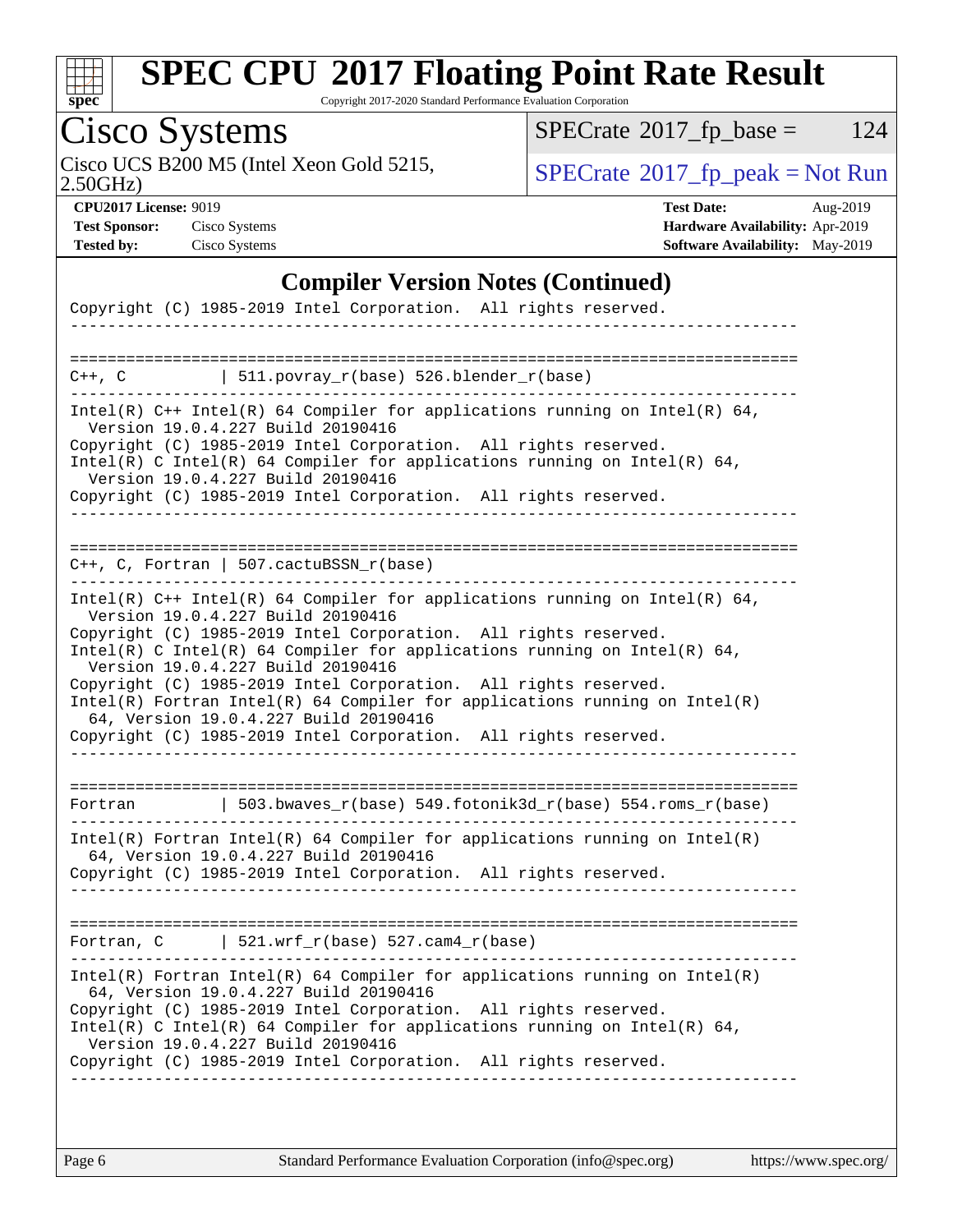

Copyright 2017-2020 Standard Performance Evaluation Corporation

## Cisco Systems

2.50GHz) Cisco UCS B200 M5 (Intel Xeon Gold 5215,  $\vert$  [SPECrate](http://www.spec.org/auto/cpu2017/Docs/result-fields.html#SPECrate2017fppeak)®[2017\\_fp\\_peak = N](http://www.spec.org/auto/cpu2017/Docs/result-fields.html#SPECrate2017fppeak)ot Run

 $SPECTate@2017<sub>fp</sub> base =  $124$$ 

**[CPU2017 License:](http://www.spec.org/auto/cpu2017/Docs/result-fields.html#CPU2017License)** 9019 **[Test Date:](http://www.spec.org/auto/cpu2017/Docs/result-fields.html#TestDate)** Aug-2019 **[Test Sponsor:](http://www.spec.org/auto/cpu2017/Docs/result-fields.html#TestSponsor)** Cisco Systems **[Hardware Availability:](http://www.spec.org/auto/cpu2017/Docs/result-fields.html#HardwareAvailability)** Apr-2019 **[Tested by:](http://www.spec.org/auto/cpu2017/Docs/result-fields.html#Testedby)** Cisco Systems **[Software Availability:](http://www.spec.org/auto/cpu2017/Docs/result-fields.html#SoftwareAvailability)** May-2019

## **[Base Compiler Invocation](http://www.spec.org/auto/cpu2017/Docs/result-fields.html#BaseCompilerInvocation)**

[C benchmarks](http://www.spec.org/auto/cpu2017/Docs/result-fields.html#Cbenchmarks): [icc -m64 -std=c11](http://www.spec.org/cpu2017/results/res2019q3/cpu2017-20190903-17710.flags.html#user_CCbase_intel_icc_64bit_c11_33ee0cdaae7deeeab2a9725423ba97205ce30f63b9926c2519791662299b76a0318f32ddfffdc46587804de3178b4f9328c46fa7c2b0cd779d7a61945c91cd35)

[C++ benchmarks:](http://www.spec.org/auto/cpu2017/Docs/result-fields.html#CXXbenchmarks) [icpc -m64](http://www.spec.org/cpu2017/results/res2019q3/cpu2017-20190903-17710.flags.html#user_CXXbase_intel_icpc_64bit_4ecb2543ae3f1412ef961e0650ca070fec7b7afdcd6ed48761b84423119d1bf6bdf5cad15b44d48e7256388bc77273b966e5eb805aefd121eb22e9299b2ec9d9)

[Fortran benchmarks:](http://www.spec.org/auto/cpu2017/Docs/result-fields.html#Fortranbenchmarks) [ifort -m64](http://www.spec.org/cpu2017/results/res2019q3/cpu2017-20190903-17710.flags.html#user_FCbase_intel_ifort_64bit_24f2bb282fbaeffd6157abe4f878425411749daecae9a33200eee2bee2fe76f3b89351d69a8130dd5949958ce389cf37ff59a95e7a40d588e8d3a57e0c3fd751)

[Benchmarks using both Fortran and C](http://www.spec.org/auto/cpu2017/Docs/result-fields.html#BenchmarksusingbothFortranandC): [ifort -m64](http://www.spec.org/cpu2017/results/res2019q3/cpu2017-20190903-17710.flags.html#user_CC_FCbase_intel_ifort_64bit_24f2bb282fbaeffd6157abe4f878425411749daecae9a33200eee2bee2fe76f3b89351d69a8130dd5949958ce389cf37ff59a95e7a40d588e8d3a57e0c3fd751) [icc -m64 -std=c11](http://www.spec.org/cpu2017/results/res2019q3/cpu2017-20190903-17710.flags.html#user_CC_FCbase_intel_icc_64bit_c11_33ee0cdaae7deeeab2a9725423ba97205ce30f63b9926c2519791662299b76a0318f32ddfffdc46587804de3178b4f9328c46fa7c2b0cd779d7a61945c91cd35)

[Benchmarks using both C and C++:](http://www.spec.org/auto/cpu2017/Docs/result-fields.html#BenchmarksusingbothCandCXX) [icpc -m64](http://www.spec.org/cpu2017/results/res2019q3/cpu2017-20190903-17710.flags.html#user_CC_CXXbase_intel_icpc_64bit_4ecb2543ae3f1412ef961e0650ca070fec7b7afdcd6ed48761b84423119d1bf6bdf5cad15b44d48e7256388bc77273b966e5eb805aefd121eb22e9299b2ec9d9) [icc -m64 -std=c11](http://www.spec.org/cpu2017/results/res2019q3/cpu2017-20190903-17710.flags.html#user_CC_CXXbase_intel_icc_64bit_c11_33ee0cdaae7deeeab2a9725423ba97205ce30f63b9926c2519791662299b76a0318f32ddfffdc46587804de3178b4f9328c46fa7c2b0cd779d7a61945c91cd35)

[Benchmarks using Fortran, C, and C++](http://www.spec.org/auto/cpu2017/Docs/result-fields.html#BenchmarksusingFortranCandCXX): [icpc -m64](http://www.spec.org/cpu2017/results/res2019q3/cpu2017-20190903-17710.flags.html#user_CC_CXX_FCbase_intel_icpc_64bit_4ecb2543ae3f1412ef961e0650ca070fec7b7afdcd6ed48761b84423119d1bf6bdf5cad15b44d48e7256388bc77273b966e5eb805aefd121eb22e9299b2ec9d9) [icc -m64 -std=c11](http://www.spec.org/cpu2017/results/res2019q3/cpu2017-20190903-17710.flags.html#user_CC_CXX_FCbase_intel_icc_64bit_c11_33ee0cdaae7deeeab2a9725423ba97205ce30f63b9926c2519791662299b76a0318f32ddfffdc46587804de3178b4f9328c46fa7c2b0cd779d7a61945c91cd35) [ifort -m64](http://www.spec.org/cpu2017/results/res2019q3/cpu2017-20190903-17710.flags.html#user_CC_CXX_FCbase_intel_ifort_64bit_24f2bb282fbaeffd6157abe4f878425411749daecae9a33200eee2bee2fe76f3b89351d69a8130dd5949958ce389cf37ff59a95e7a40d588e8d3a57e0c3fd751)

## **[Base Portability Flags](http://www.spec.org/auto/cpu2017/Docs/result-fields.html#BasePortabilityFlags)**

 503.bwaves\_r: [-DSPEC\\_LP64](http://www.spec.org/cpu2017/results/res2019q3/cpu2017-20190903-17710.flags.html#suite_basePORTABILITY503_bwaves_r_DSPEC_LP64) 507.cactuBSSN\_r: [-DSPEC\\_LP64](http://www.spec.org/cpu2017/results/res2019q3/cpu2017-20190903-17710.flags.html#suite_basePORTABILITY507_cactuBSSN_r_DSPEC_LP64) 508.namd\_r: [-DSPEC\\_LP64](http://www.spec.org/cpu2017/results/res2019q3/cpu2017-20190903-17710.flags.html#suite_basePORTABILITY508_namd_r_DSPEC_LP64) 510.parest\_r: [-DSPEC\\_LP64](http://www.spec.org/cpu2017/results/res2019q3/cpu2017-20190903-17710.flags.html#suite_basePORTABILITY510_parest_r_DSPEC_LP64) 511.povray\_r: [-DSPEC\\_LP64](http://www.spec.org/cpu2017/results/res2019q3/cpu2017-20190903-17710.flags.html#suite_basePORTABILITY511_povray_r_DSPEC_LP64) 519.lbm\_r: [-DSPEC\\_LP64](http://www.spec.org/cpu2017/results/res2019q3/cpu2017-20190903-17710.flags.html#suite_basePORTABILITY519_lbm_r_DSPEC_LP64) 521.wrf\_r: [-DSPEC\\_LP64](http://www.spec.org/cpu2017/results/res2019q3/cpu2017-20190903-17710.flags.html#suite_basePORTABILITY521_wrf_r_DSPEC_LP64) [-DSPEC\\_CASE\\_FLAG](http://www.spec.org/cpu2017/results/res2019q3/cpu2017-20190903-17710.flags.html#b521.wrf_r_baseCPORTABILITY_DSPEC_CASE_FLAG) [-convert big\\_endian](http://www.spec.org/cpu2017/results/res2019q3/cpu2017-20190903-17710.flags.html#user_baseFPORTABILITY521_wrf_r_convert_big_endian_c3194028bc08c63ac5d04de18c48ce6d347e4e562e8892b8bdbdc0214820426deb8554edfa529a3fb25a586e65a3d812c835984020483e7e73212c4d31a38223) 526.blender\_r: [-DSPEC\\_LP64](http://www.spec.org/cpu2017/results/res2019q3/cpu2017-20190903-17710.flags.html#suite_basePORTABILITY526_blender_r_DSPEC_LP64) [-DSPEC\\_LINUX](http://www.spec.org/cpu2017/results/res2019q3/cpu2017-20190903-17710.flags.html#b526.blender_r_baseCPORTABILITY_DSPEC_LINUX) [-funsigned-char](http://www.spec.org/cpu2017/results/res2019q3/cpu2017-20190903-17710.flags.html#user_baseCPORTABILITY526_blender_r_force_uchar_40c60f00ab013830e2dd6774aeded3ff59883ba5a1fc5fc14077f794d777847726e2a5858cbc7672e36e1b067e7e5c1d9a74f7176df07886a243d7cc18edfe67) 527.cam4\_r: [-DSPEC\\_LP64](http://www.spec.org/cpu2017/results/res2019q3/cpu2017-20190903-17710.flags.html#suite_basePORTABILITY527_cam4_r_DSPEC_LP64) [-DSPEC\\_CASE\\_FLAG](http://www.spec.org/cpu2017/results/res2019q3/cpu2017-20190903-17710.flags.html#b527.cam4_r_baseCPORTABILITY_DSPEC_CASE_FLAG) 538.imagick\_r: [-DSPEC\\_LP64](http://www.spec.org/cpu2017/results/res2019q3/cpu2017-20190903-17710.flags.html#suite_basePORTABILITY538_imagick_r_DSPEC_LP64) 544.nab\_r: [-DSPEC\\_LP64](http://www.spec.org/cpu2017/results/res2019q3/cpu2017-20190903-17710.flags.html#suite_basePORTABILITY544_nab_r_DSPEC_LP64) 549.fotonik3d\_r: [-DSPEC\\_LP64](http://www.spec.org/cpu2017/results/res2019q3/cpu2017-20190903-17710.flags.html#suite_basePORTABILITY549_fotonik3d_r_DSPEC_LP64) 554.roms\_r: [-DSPEC\\_LP64](http://www.spec.org/cpu2017/results/res2019q3/cpu2017-20190903-17710.flags.html#suite_basePORTABILITY554_roms_r_DSPEC_LP64)

## **[Base Optimization Flags](http://www.spec.org/auto/cpu2017/Docs/result-fields.html#BaseOptimizationFlags)**

### [C benchmarks](http://www.spec.org/auto/cpu2017/Docs/result-fields.html#Cbenchmarks):

[-xCORE-AVX512](http://www.spec.org/cpu2017/results/res2019q3/cpu2017-20190903-17710.flags.html#user_CCbase_f-xCORE-AVX512) [-ipo](http://www.spec.org/cpu2017/results/res2019q3/cpu2017-20190903-17710.flags.html#user_CCbase_f-ipo) [-O3](http://www.spec.org/cpu2017/results/res2019q3/cpu2017-20190903-17710.flags.html#user_CCbase_f-O3) [-no-prec-div](http://www.spec.org/cpu2017/results/res2019q3/cpu2017-20190903-17710.flags.html#user_CCbase_f-no-prec-div) [-qopt-prefetch](http://www.spec.org/cpu2017/results/res2019q3/cpu2017-20190903-17710.flags.html#user_CCbase_f-qopt-prefetch) [-ffinite-math-only](http://www.spec.org/cpu2017/results/res2019q3/cpu2017-20190903-17710.flags.html#user_CCbase_f_finite_math_only_cb91587bd2077682c4b38af759c288ed7c732db004271a9512da14a4f8007909a5f1427ecbf1a0fb78ff2a814402c6114ac565ca162485bbcae155b5e4258871) [-qopt-mem-layout-trans=4](http://www.spec.org/cpu2017/results/res2019q3/cpu2017-20190903-17710.flags.html#user_CCbase_f-qopt-mem-layout-trans_fa39e755916c150a61361b7846f310bcdf6f04e385ef281cadf3647acec3f0ae266d1a1d22d972a7087a248fd4e6ca390a3634700869573d231a252c784941a8)

[C++ benchmarks:](http://www.spec.org/auto/cpu2017/Docs/result-fields.html#CXXbenchmarks) [-xCORE-AVX512](http://www.spec.org/cpu2017/results/res2019q3/cpu2017-20190903-17710.flags.html#user_CXXbase_f-xCORE-AVX512) [-ipo](http://www.spec.org/cpu2017/results/res2019q3/cpu2017-20190903-17710.flags.html#user_CXXbase_f-ipo) [-O3](http://www.spec.org/cpu2017/results/res2019q3/cpu2017-20190903-17710.flags.html#user_CXXbase_f-O3) [-no-prec-div](http://www.spec.org/cpu2017/results/res2019q3/cpu2017-20190903-17710.flags.html#user_CXXbase_f-no-prec-div) [-qopt-prefetch](http://www.spec.org/cpu2017/results/res2019q3/cpu2017-20190903-17710.flags.html#user_CXXbase_f-qopt-prefetch)

**(Continued on next page)**

| Page |  |
|------|--|
|      |  |

Page 7 Standard Performance Evaluation Corporation [\(info@spec.org\)](mailto:info@spec.org) <https://www.spec.org/>